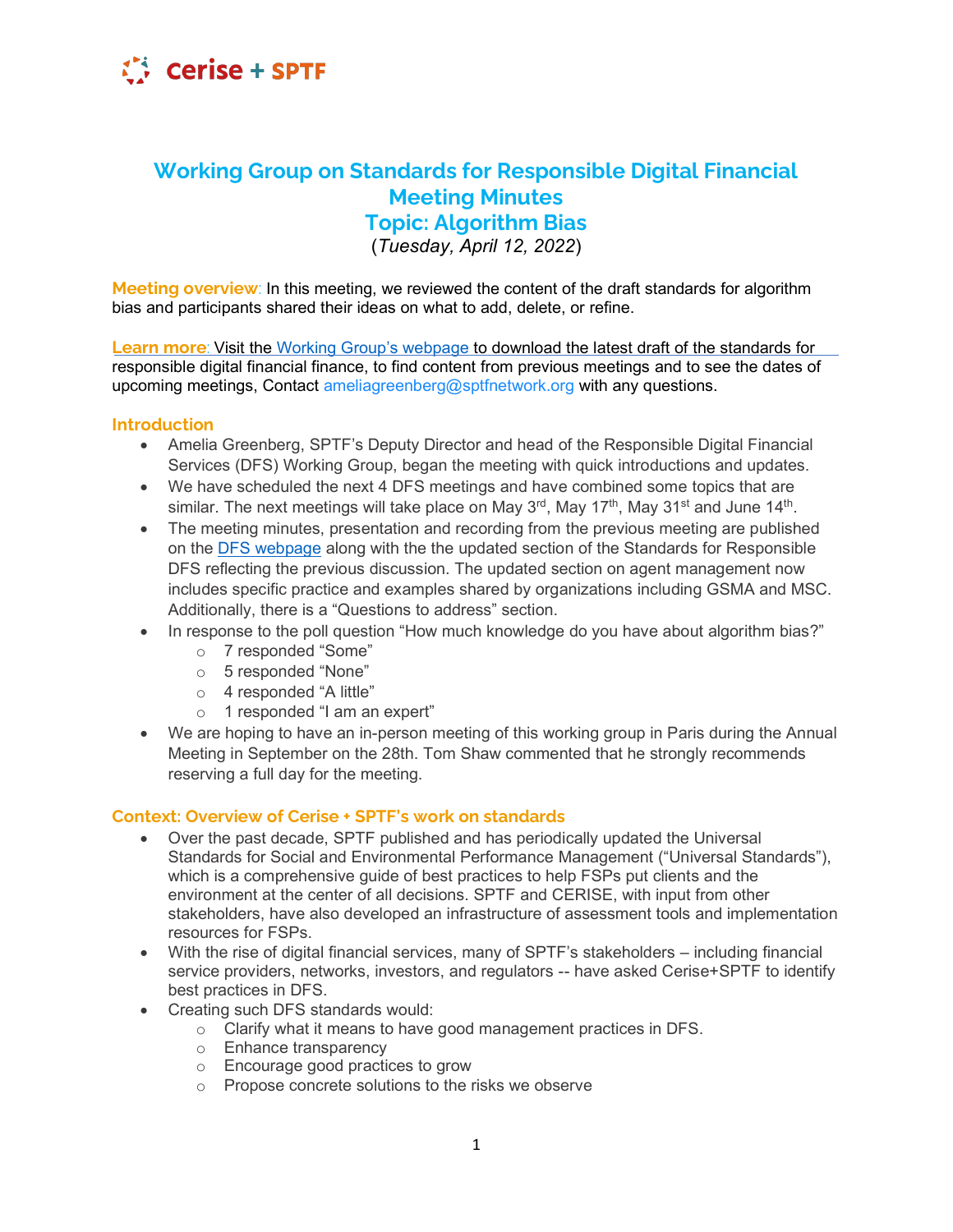

- $\circ$  Enable stakeholders to distinguish between providers with a desire to create value for clients versus those focused solely on profits.
- o Facilitate partnerships between responsible providers.
- $\bullet$  To develop the standards, SPTF conducted a literature review plus 40+ interviews with a broad cross-section of experts.
- SPTF reviewed the following principles/standards/guidelines that relate to responsible DFS while developing the draft DFS standards:
	- o G20 High-Level Principles for Digital Financial Inclusion
	- o IFC Guidelines for Responsible Investing in DFS
	- o BTCA Guidelines for Responsible Digital Payments
	- o GSMA Mobile Money Certification
	- o Smart Campaign Digital Credit Standards
	- o GOGLA Self-Assessment
- If you are interested in providing feedback, or if you know someone else who should, contact Amelia Greenberg [\(ameliagreenberg@sptf.info\)](mailto:ameliagreenberg@sptf.info).
- The Universal Standards for SEPM apply to all FSPs including DFS. In the latest iteration of the Universal Standards, we did include some practices specific to the responsible provision of DFS. However, we had not yet identified a comprehensive set of responsible DFS practices. That is the work happening now, with the input of the working group. In the future, the goal is to have one fully integrated manual and one assessment tool. We do not know what this will look like but will be determined after we have identified all the management practices for the DFS standards.
- Reminder: the standards say the *what* to do (e.g., report data on algorithm function to the board), but not the *how* (e.g., hold a monthly in-person meeting).

### **Algorithm Bias: Ideas for management practices so far**

- A thought-provoking quote to kick off our discussion is "All algorithms are unfair according to some definition of fairness" reminding us that there are some tradeoffs between quality and fairness when discussing algorithms.
- What is already in the Universal Standards for SEPM related to algorithm bias?
	- $\circ$  4.A.1: The provider makes loan decisions based on a client's repayment capability
	- $\circ$  4.A.1.4: If the loan approval analysis is done through an algorithm, the provider reviews how well the algorithm functions. Minimum frequency: annually
	- $\circ$  4.A.1.4.1: The provider reviews the effectiveness of the algorithm for predicting client repayment
	- $\circ$  4.A.1.4.2: The provider checks its algorithms for bias against Protected Categories and corrects as needed.
- Ideas for management practices so far:

1. If outsourcing algorithm development, inform your development partner of target customers and discuss a strategy to avoid algorithmic discrimination.

- 2. If outsourcing algorithm development, in the service agreement, do the following:
	- A. Define parameters for algorithm
	- B. Require that the partner will annually check for algorithm's accuracy
	- C. Require the partner test for bias at least annually
	- D. Either require the partner to share the process they undertook to design the algorithm OR require them to certify or demonstrate a lack of bias.

3. If developing the algorithm in-house, credit officers and management take part in the development of algorithm design.

4. If you have information technology (IT) specialists developing your algorithm, train them on your mission and vision and target customers so they understand the context in which the algorithm will be deployed.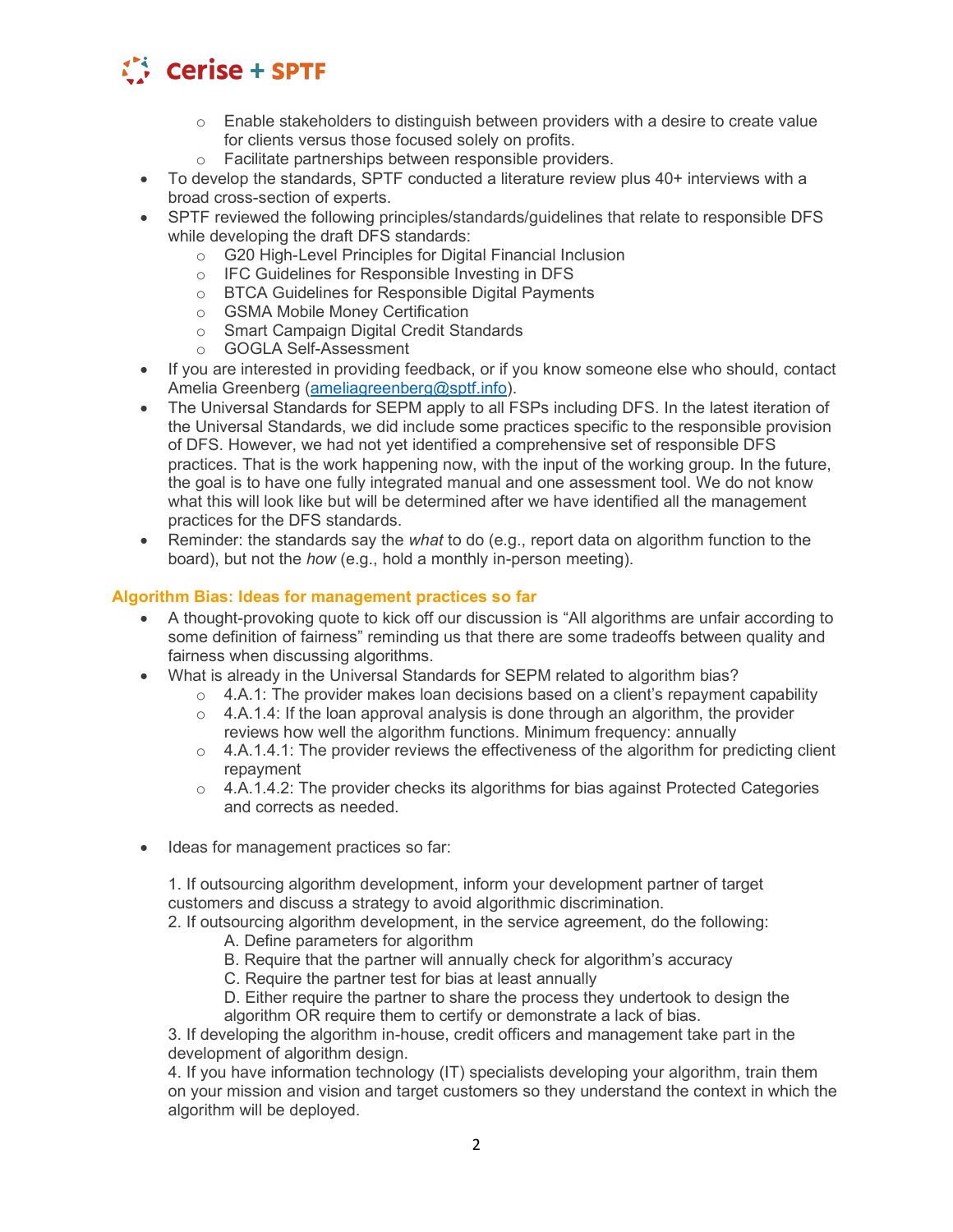

5. Before you launch using an algorithm, use synthetic or real data to test who gets approved for what product, and for what amount.

6. When designing how you will test whether your algorithm is biased, do the following: A. Select customer segments that are relevant to you and plan to analyze them separately to see whether the algorithm treats them equally (e.g., men vs. women, rural vs. urban)

B. Select the criteria you will use to understand whether the algorithm is biased.

7. Have at least one employee who is able to read any algorithm you use.

8. Test whether your data are biased.

9. Monitor / check your data [when  $-$  daily?] to determine whether there is no bias (done either in-house or by the algorithm provider).

10. Management reviews the algorithm function at least once per [X time period] to make sure it is comfortable with the balance between fairness and efficiency that the algorithm achieves.

11. Use information from customer complaints to inform your review of algorithm function. 12. Prepare reports, at minimum quarterly, on algorithm function. Analyze at minimum the following:

A. Who is being approved, by customer segment, and compare who is actually being served with the market that you are wanting to serve.

B. Whether the algorithm is accurate (e.g., are the algorithm's decisions on loan sizes for target customers the same that traditional repayment capacity analyses would make?)

13. Share reports on algorithm function with senior management, credit department, the risk management team, and the board of directors; discuss results and identify potential bias. 14. If you find that bias exists, determine if it is coherent with your social goals and strategy. 15. In cases of a systemic shock (e.g., a pandemic), discontinue the algorithm and review it. 16. At least some members of the management team represent the population whose data are being scored by the algorithm. Their cultural knowledge can identify factors in the data that might bias or discriminate.

17. Do not use algorithms if you do not have the capacity to make sure they are not biased.

- Additional ideas after an interview with ORCAA
	- In order to understand if the algorithm is functioning well, do these steps:
		- Identify the stakeholders involved in the use of this algorithm
			- NB: In financial inclusion, these would be at minimum the fintech that created the algorithm, the FSP, and its customers. Interview each major segment of customer (e.g., women/men), as identified by the FSP.
		- **Speak with representatives from each of the stakeholder groups to identify** any concerns they have about the use of the algorithm
		- **Document what you've learned in a way that makes it clear which** stakeholder group had which concerns.
		- Qualify risks in terms of which would be high or low priority to mitigate, and then decide which you will address and which you will not
		- Design and implement an action plan to mitigate the risks you are going to address
		- **Develop and implement a monitoring plan to make sure the algorithm** continues to function without the biases you eliminated even as time goes on
	- If you find the algorithm is not functioning, either update the algorithm or redefine how the FSP uses the information it gets from the algorithm.
- Additional idea from CFI
	- Have a mechanism to solicit customer feedback and address concerns about algorithm function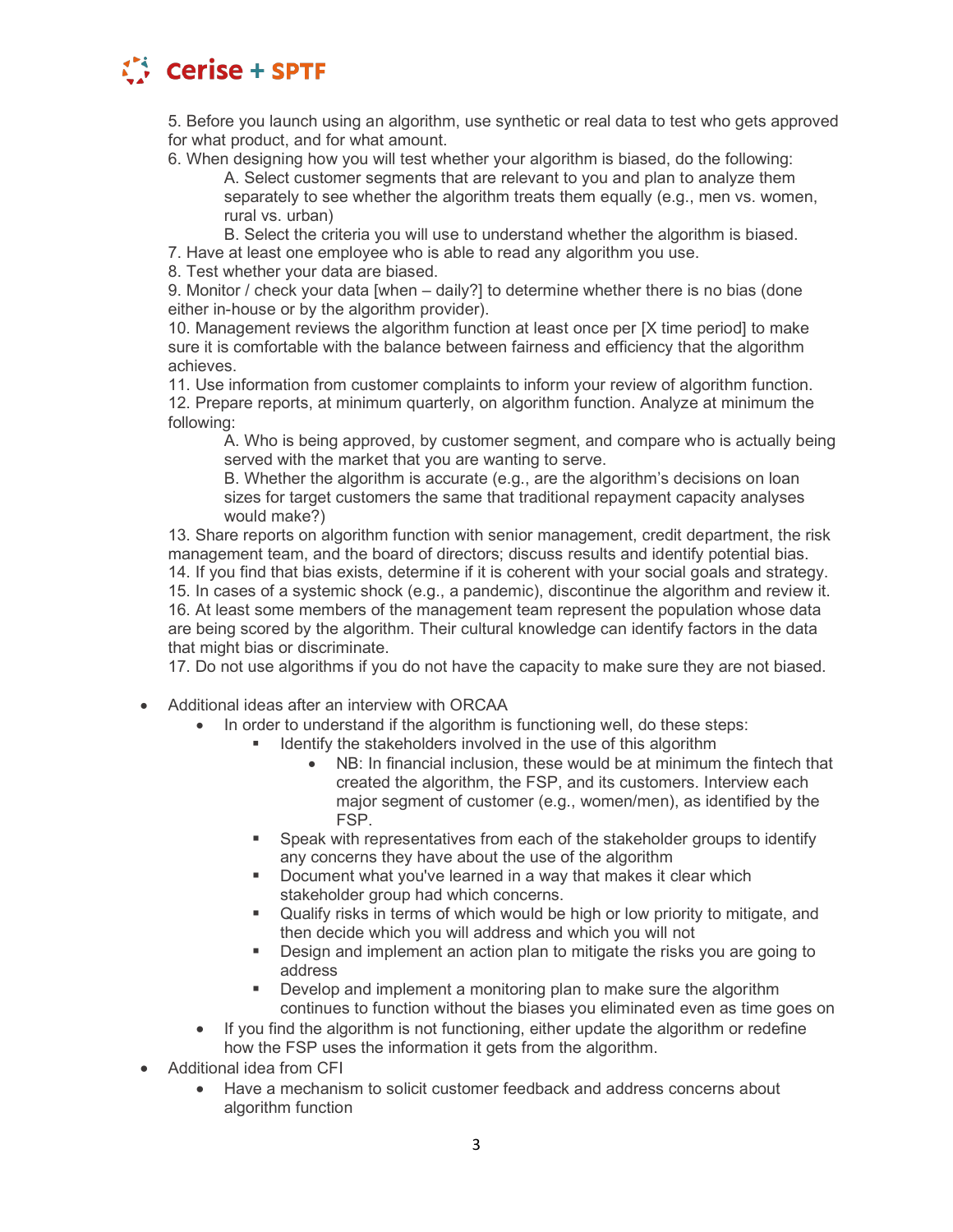

## **Expert Reflections:**

- x **Sonja Kelly, WWB:** 
	- $\circ$  Algorithms and machine learning can be a huge force for inclusion. Algorithm fairness represents the positive side of the coin.
	- o No algorithm will be 100% fair.
	- o [WWB did a study](https://www.womensworldbanking.org/wp-content/uploads/2021/02/2021_Algorithmic_Bias_Report.pdf) and found that GPS location might not be the biggest predictor for credit worthiness because women spend more time at home doing unpaid work than men and therefore may not be physically at their businesses as often.
	- $\circ$  How a company or jurisdiction defines fairness will affect the methods by which it pursues fairness, with varying levels of success. Agreeing on a definition of fairness could be added to the standards.
	- o WWB is developing a scorecard of 5 common definitions of fairness
	- $\circ$  Comment from Alex Rizzi: The discussion on fairness could be integrated within defining the mission section of the standards. The mission says who you are trying to reach. The algorithm decides who gets access to a financial service, and in what amount. So, algorithm fairness or function is tied to whether the FSP achieves its mission.
	- $\circ$  The emphasis on management practices is key. When we look at the makeup of data scientists and coders, they are sitting in Silicon Valley. Having an audit or check on bias is essential. Compatibility in other markets is also a concern.
	- o There is difference between accuracy and fairness for example in the case of the Apple credit card or internet access.
	- $\circ$  How frequently the algorithm is checked depends on how frequently the algorithm is updated. If it an algorithm that is continuously learning, then it should be more frequently checked.

### x **Jacob Appel, ORCAA:**

- $\circ$  ORCAA is a company that does algorithmic audits.<br> $\circ$  The framework that ORCAA uses to assess fair alge
- The framework that ORCAA uses to assess fair algorithms is by asking the question "for whom could this algorithm fail?" This puts the focus on the stakeholder. This includes both the FSP and the borrower. This invites you to think through who the stakeholders are and invites you to speak to various representatives both inside the FSP and outside.
- $\circ$  There may be some concerns around predictive analysis, tracking, etc. This argues for a contextual approach to address the concerns of the actual people touched by the algorithm. It is specific for the algorithm being used.
- o Once the concerns are mapped, it is up to the FSP to address them.
- $\circ$  Comment from Amelia: Even if you are not able to understand the technical background of the algorithm itself, you can have nontechnical conversations with the stakeholders involved.
- x **Alex Rizzi, CFI:**
	- $\circ$  CFI did a qualitative study in Rwanda to chat with 30 individual borrowers about algorithm bias. They were asked if loan officers were fairer than digital lenders and almost all of the respondents said that digital lenders were fairer, and they did not show bias in comparison to loan officers.
	- $\circ$  Less comfort and approval towards data inputs such as utility payments, airtime top ups, text messages
	- $\circ$  While consumers give a blanket approval towards digital lenders, the more transparency is around the types of data being collected the more uncomfortable individuals feel.
	- o What obligation do FSPs have to communicate and be transparent?
	- $\circ$  Comment from Amelia: Regulation does not keep up with the pace of innovation